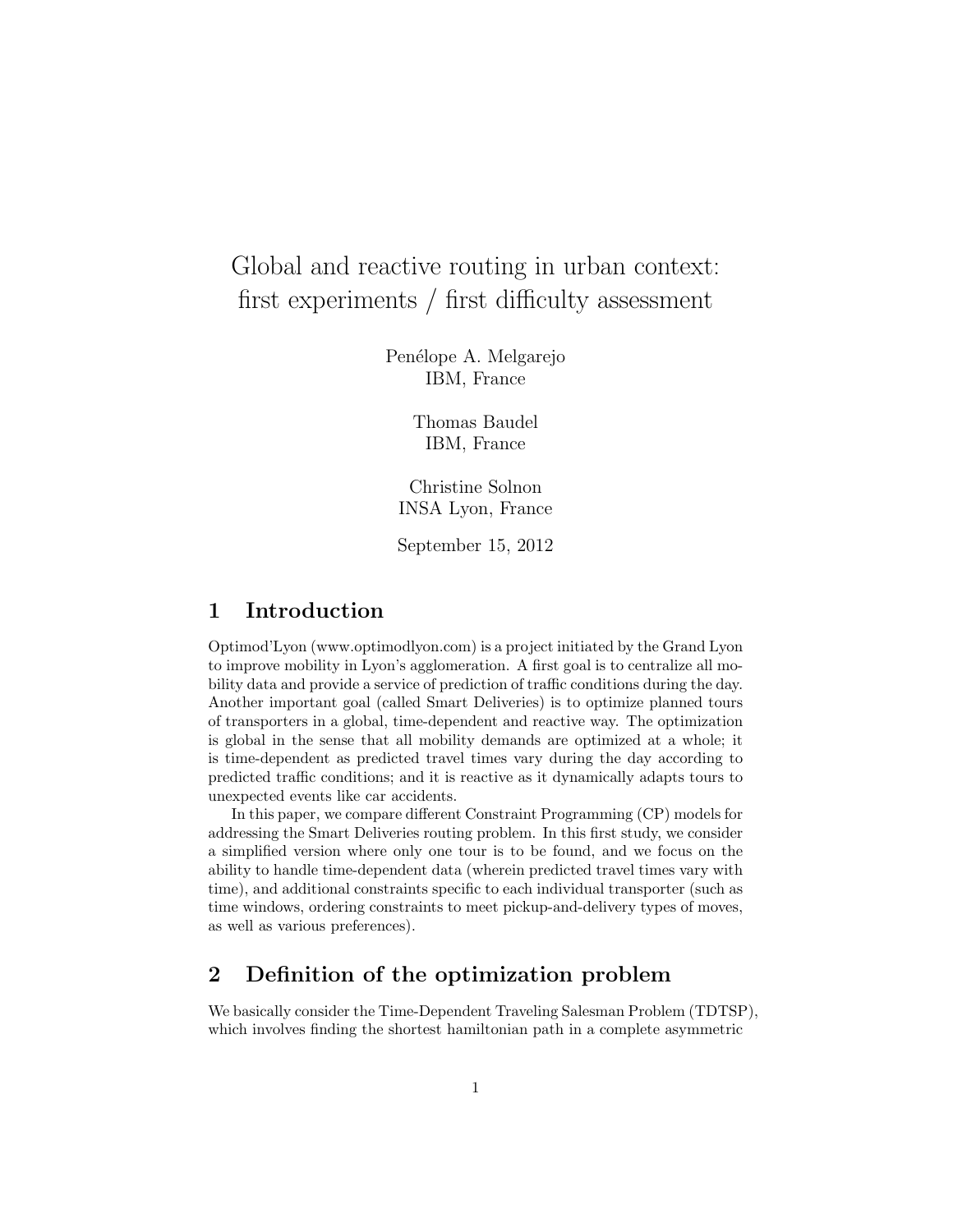graph whose vertices correspond to visit points. In the TDTSP, the cost  $c_{ij}$  of an arc  $(i, j)$  depends on the time of departure from i. More precisely,  $c_{ij}(t)$  is the expected duration of travelling from  $i$  to j when leaving i within the time window t. This time-dependent cost function is calculated during a preprocessing step from the prediction of traffic conditions: for every couple  $(i, j)$  of visit points and every time window  $t$ , we compute the shortest path from  $i$  to  $j$  when leaving i within t by using the Time-Dependent Dijkstra algorithm [DSSW09].

#### 3 CP models

State-of-the-art complete approaches for solving the TSP are based on Integer Linear Programming (ILP) [App06]. However, some additional constraints are difficult to express, for example, not being allowed to change the position of some stops in the list of more than a given constant because of charging constraints like the weight of the packet to be delivered.

Recent work  $[BvHR<sup>+</sup>12]$  has shown us that CP is competitive with stateof-the-art special-purpose TSP solvers for medium size instances. Moreover, additional constraints are often very easily expressed in CP, and they usually strongly improve the solution process by reducing the search space in an a priori way.

We compare two different CP models for the TDTSP, M1 and M2. Input consists of  $n$ , the number of stops,  $m$  and  $s$ , the number of time steps and their size, and a time-dependent cost matrix.

In M1 we have two types of variables,  $pos_i$  gives the location of the *i*-th stop in the tour and  $t_i$  gives the time of departure from the *i*-th stop. Constraints are:

$$
posn = 1\nposn = n\nt1 = 0\nallDiffferent(pos)\ntposi+1 > = tposi + cposi,posi+1, (tposi/s), \forall i \in 1, ..., n - 1
$$

For  $M2$  we used scheduling tools, the variables are:  $stop_i$ , time intervals representing the start and the end of the stop at the i-th location, and tour, a sequence of the interval variables stop. The three first constraints are the same, the other two are:

noOverlap(tour)  $startOfNext(tour, stop_i) \geq endOf(stop_i) + c_{i, next(tour, stop_i), endOf(stops[i])/s},$  $\forall i \in 1, ..., n-1$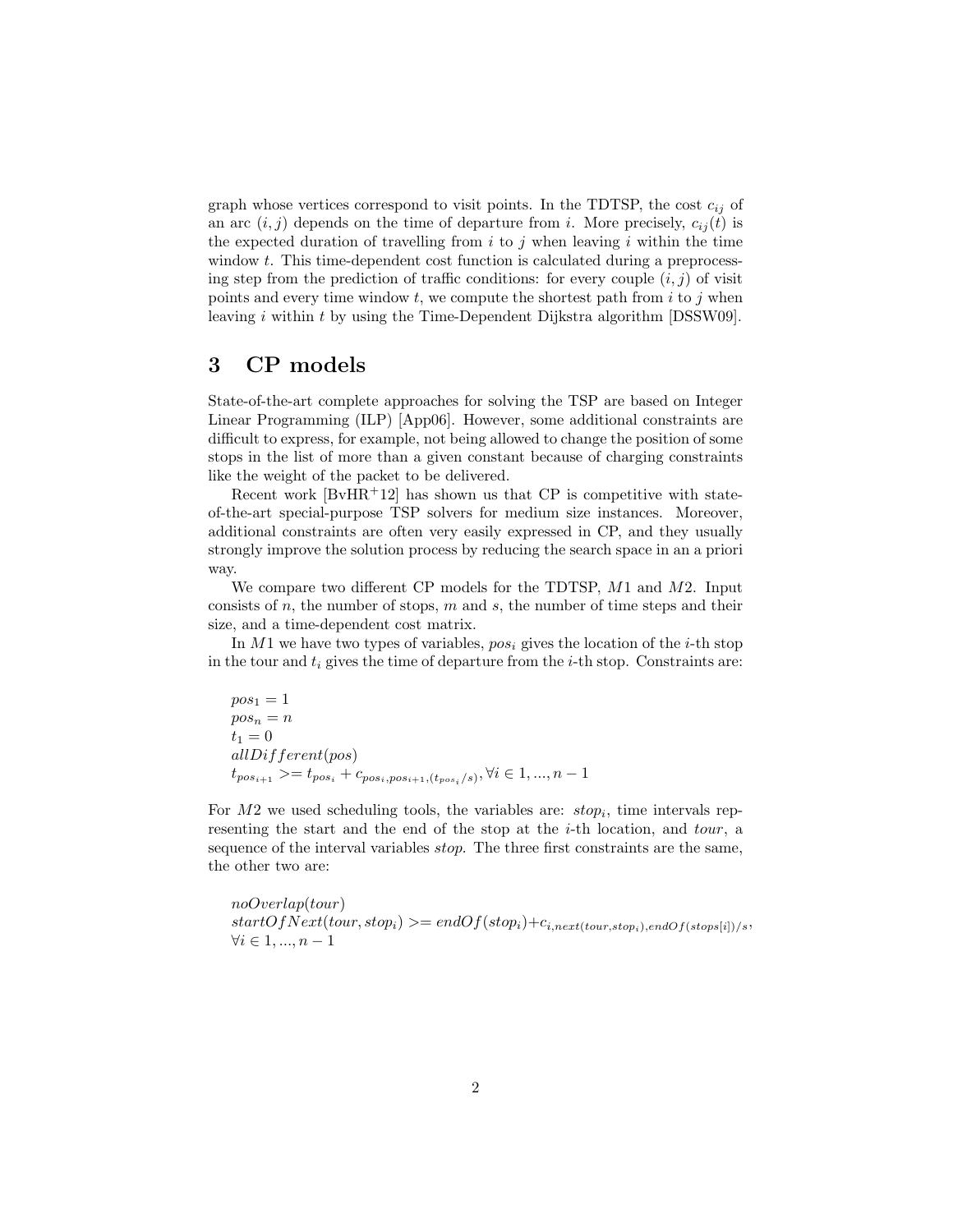### 4 Experimental results

We tested both models with instances of 10, 15 and 20 stops randomly generated with a model which simulates rush hours when defining time-dependent costs. Tests were made using ILOG CPO 12.4 and CPU time was limited to 200 seconds per instance.



Specifying search phases to M2 enhanced a lot its performance but did not have the same effect on M1.

# 5 Conclusion

To choose the best approach to this problem we still have to test models with real data from the city and transporters and also to compare performances with ILP models [Bro12].

Some of our perspectives are to dynamically adapt tours to events interfering on their routes, to consider more than one tour at a time and to robustify initial route propositions through stochastic optimization.

# References

[App06] Bixby R. E. Chvtal V. Cook W. J. Applegate, D. L. The traveling salesman problem: A computational study. Princeton: Princeton University Press, 2006.